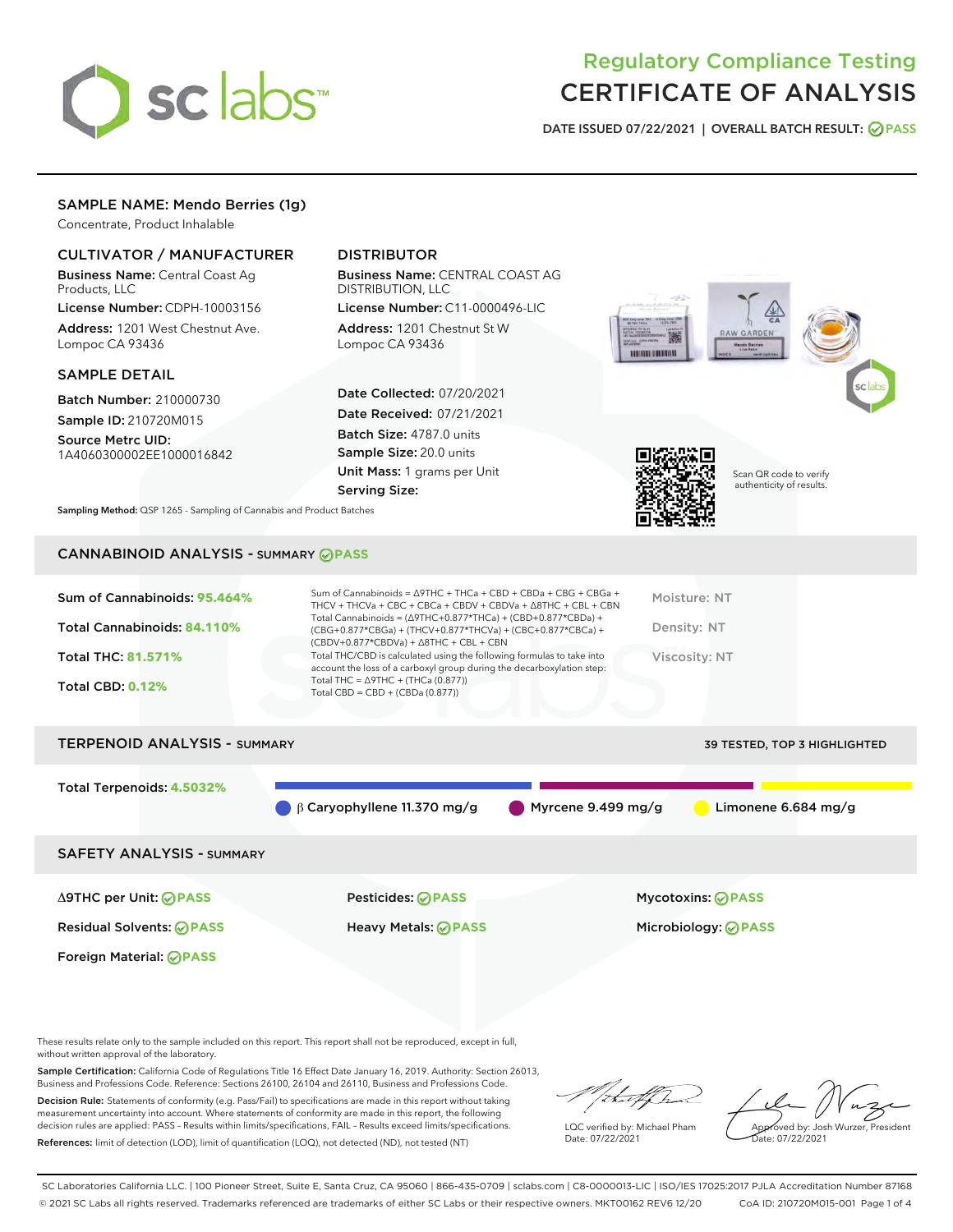



MENDO BERRIES (1G) | DATE ISSUED 07/22/2021 | OVERALL BATCH RESULT: **⊘** PASS

#### CANNABINOID TEST RESULTS - 07/21/2021 @ PASS

Tested by high-performance liquid chromatography with diode-array detection (HPLC-DAD). **Method:** QSP 1157 - Analysis of Cannabinoids by HPLC-DAD

#### TOTAL CANNABINOIDS: **84.110%**

Total Cannabinoids (Total THC) + (Total CBD) + (Total CBG) + (Total THCV) + (Total CBC) + (Total CBDV) + ∆8THC + CBL + CBN

TOTAL THC: **81.571%** Total THC (∆9THC+0.877\*THCa)

TOTAL CBD: **0.12%**

Total CBD (CBD+0.877\*CBDa)

TOTAL CBG: 1.58% Total CBG (CBG+0.877\*CBGa)

TOTAL THCV: 0.279% Total THCV (THCV+0.877\*THCVa)

TOTAL CBC: 0.56% Total CBC (CBC+0.877\*CBCa)

TOTAL CBDV: ND Total CBDV (CBDV+0.877\*CBDVa)

| <b>COMPOUND</b> | LOD/LOQ<br>(mg/g)          | <b>MEASUREMENT</b><br><b>UNCERTAINTY</b><br>(mg/g) | <b>RESULT</b><br>(mg/g) | <b>RESULT</b><br>(%) |
|-----------------|----------------------------|----------------------------------------------------|-------------------------|----------------------|
| <b>THCa</b>     | 0.05/0.14                  | ±23.079                                            | 898.01                  | 89.801               |
| <b>A9THC</b>    | 0.06 / 0.26                | ±0.969                                             | 28.16                   | 2.816                |
| <b>CBGa</b>     | 0.1 / 0.2                  | ±0.74                                              | 14.1                    | 1.41                 |
| <b>CBCa</b>     | 0.07 / 0.28                | ±0.312                                             | 6.38                    | 0.638                |
| <b>CBG</b>      | 0.06/0.19                  | ±0.136                                             | 3.44                    | 0.344                |
| <b>THCVa</b>    | 0.07/0.20                  | ±0.152                                             | 3.18                    | 0.318                |
| <b>CBDa</b>     | 0.02 / 0.19                | ±0.040                                             | 1.37                    | 0.137                |
| A8THC           | 0.1/0.4                    | N/A                                                | <b>ND</b>               | <b>ND</b>            |
| <b>THCV</b>     | 0.1 / 0.2                  | N/A                                                | <b>ND</b>               | <b>ND</b>            |
| <b>CBD</b>      | 0.07/0.29                  | N/A                                                | <b>ND</b>               | <b>ND</b>            |
| <b>CBDV</b>     | 0.04/0.15                  | N/A                                                | <b>ND</b>               | <b>ND</b>            |
| <b>CBDVa</b>    | 0.03/0.53                  | N/A                                                | <b>ND</b>               | <b>ND</b>            |
| <b>CBL</b>      | 0.06 / 0.24                | N/A                                                | <b>ND</b>               | <b>ND</b>            |
| <b>CBN</b>      | 0.1/0.3                    | N/A                                                | <b>ND</b>               | <b>ND</b>            |
| <b>CBC</b>      | 0.2 / 0.5                  | N/A                                                | <b>ND</b>               | <b>ND</b>            |
|                 | <b>SUM OF CANNABINOIDS</b> |                                                    | 954.64 mg/g             | 95.464%              |

#### **UNIT MASS: 1 grams per Unit**

| ∆9THC per Unit                         | 1120 per-package limit     | 28.16 mg/unit<br><b>PASS</b> |  |
|----------------------------------------|----------------------------|------------------------------|--|
| <b>Total THC per Unit</b>              |                            | 815.71 mg/unit               |  |
| <b>CBD per Unit</b>                    |                            | <b>ND</b>                    |  |
| <b>Total CBD per Unit</b>              |                            | $1.20$ mg/unit               |  |
| <b>Sum of Cannabinoids</b><br>per Unit |                            | 954.64 mg/unit               |  |
| <b>Total Cannabinoids</b><br>per Unit  |                            | 841.10 mg/unit               |  |
| <b>MOISTURE TEST RESULT</b>            | <b>DENSITY TEST RESULT</b> | <b>VISCOSITY TEST RESULT</b> |  |

Not Tested

**MOISTURE TEST RESULT**

Not Tested

Not Tested

#### TERPENOID TEST RESULTS - 07/22/2021

Terpene analysis utilizing gas chromatography-flame ionization detection (GC-FID). **Method:** QSP 1192 - Analysis of Terpenoids by GC-FID

| <b>COMPOUND</b>         | LOD/LOQ<br>(mg/g) | <b>MEASUREMENT</b><br><b>UNCERTAINTY</b><br>(mg/g) | <b>RESULT</b><br>(mg/g) | <b>RESULT</b><br>$(\%)$ |
|-------------------------|-------------------|----------------------------------------------------|-------------------------|-------------------------|
| $\beta$ Caryophyllene   | 0.004 / 0.012     | ±0.4048                                            | 11.370                  | 1.1370                  |
| <b>Myrcene</b>          | 0.008 / 0.025     | ±0.1225                                            | 9.499                   | 0.9499                  |
| Limonene                | 0.005 / 0.016     | ±0.0956                                            | 6.684                   | 0.6684                  |
| $\alpha$ Humulene       | 0.009 / 0.029     | ±0.1163                                            | 3.623                   | 0.3623                  |
| $\alpha$ Bisabolol      | 0.008 / 0.026     | ±0.1447                                            | 2.710                   | 0.2710                  |
| $\alpha$ Pinene         | 0.005 / 0.017     | ±0.0133                                            | 1.545                   | 0.1545                  |
| Linalool                | 0.009 / 0.032     | ±0.0583                                            | 1.534                   | 0.1534                  |
| Ocimene                 | 0.011 / 0.038     | ±0.0481                                            | 1.498                   | 0.1498                  |
| $\beta$ Pinene          | 0.004 / 0.014     | ±0.0144                                            | 1.255                   | 0.1255                  |
| Guaiol                  | 0.009 / 0.030     | ±0.0399                                            | 0.845                   | 0.0845                  |
| Fenchol                 | 0.010 / 0.034     | ±0.0323                                            | 0.834                   | 0.0834                  |
| trans-β-Farnesene       | 0.008 / 0.025     | ±0.0284                                            | 0.799                   | 0.0799                  |
| <b>Terpineol</b>        | 0.016 / 0.055     | ±0.0469                                            | 0.764                   | 0.0764                  |
| Caryophyllene<br>Oxide  | 0.010 / 0.033     | ±0.0262                                            | 0.569                   | 0.0569                  |
| Terpinolene             | 0.008 / 0.026     | ±0.0101                                            | 0.491                   | 0.0491                  |
| Nerolidol               | 0.009 / 0.028     | ±0.0175                                            | 0.279                   | 0.0279                  |
| <b>Borneol</b>          | 0.005 / 0.016     | ±0.0100                                            | 0.238                   | 0.0238                  |
| Fenchone                | 0.009 / 0.028     | ±0.0055                                            | 0.188                   | 0.0188                  |
| Camphene                | 0.005 / 0.015     | ±0.0013                                            | 0.117                   | 0.0117                  |
| Valencene               | 0.009 / 0.030     | ±0.0068                                            | 0.099                   | 0.0099                  |
| Sabinene Hydrate        | 0.006 / 0.022     | ±0.0018                                            | 0.047                   | 0.0047                  |
| $\gamma$ Terpinene      | 0.006 / 0.018     | ±0.0004                                            | 0.026                   | 0.0026                  |
| $\alpha$ Terpinene      | 0.005 / 0.017     | ±0.0003                                            | 0.018                   | 0.0018                  |
| Sabinene                | 0.004 / 0.014     | N/A                                                | ND                      | <b>ND</b>               |
| $\alpha$ Phellandrene   | 0.006 / 0.020     | N/A                                                | <b>ND</b>               | <b>ND</b>               |
| 3 Carene                | 0.005 / 0.018     | N/A                                                | <b>ND</b>               | <b>ND</b>               |
| p-Cymene                | 0.005 / 0.016     | N/A                                                | ND                      | <b>ND</b>               |
| Eucalyptol              | 0.006 / 0.018     | N/A                                                | <b>ND</b>               | <b>ND</b>               |
| (-)-Isopulegol          | 0.005 / 0.016     | N/A                                                | ND                      | <b>ND</b>               |
| Camphor                 | 0.006 / 0.019     | N/A                                                | ND                      | <b>ND</b>               |
| Isoborneol              | 0.004 / 0.012     | N/A                                                | ND                      | <b>ND</b>               |
| Menthol                 | 0.008 / 0.025     | N/A                                                | ND                      | ND                      |
| Nerol                   | 0.003 / 0.011     | N/A                                                | ND                      | <b>ND</b>               |
| Citronellol             | 0.003 / 0.010     | N/A                                                | ND                      | <b>ND</b>               |
| R-(+)-Pulegone          | 0.003 / 0.011     | N/A                                                | ND                      | ND                      |
| Geraniol                | 0.002 / 0.007     | N/A                                                | ND                      | ND                      |
| <b>Geranyl Acetate</b>  | 0.004 / 0.014     | N/A                                                | ND                      | ND                      |
| $\alpha$ Cedrene        | 0.005 / 0.016     | N/A                                                | ND                      | ND                      |
| Cedrol                  | 0.008 / 0.027     | N/A                                                | ND                      | <b>ND</b>               |
| <b>TOTAL TERPENOIDS</b> |                   |                                                    | 45.032 mg/g             | 4.5032%                 |

SC Laboratories California LLC. | 100 Pioneer Street, Suite E, Santa Cruz, CA 95060 | 866-435-0709 | sclabs.com | C8-0000013-LIC | ISO/IES 17025:2017 PJLA Accreditation Number 87168 © 2021 SC Labs all rights reserved. Trademarks referenced are trademarks of either SC Labs or their respective owners. MKT00162 REV6 12/20 CoA ID: 210720M015-001 Page 2 of 4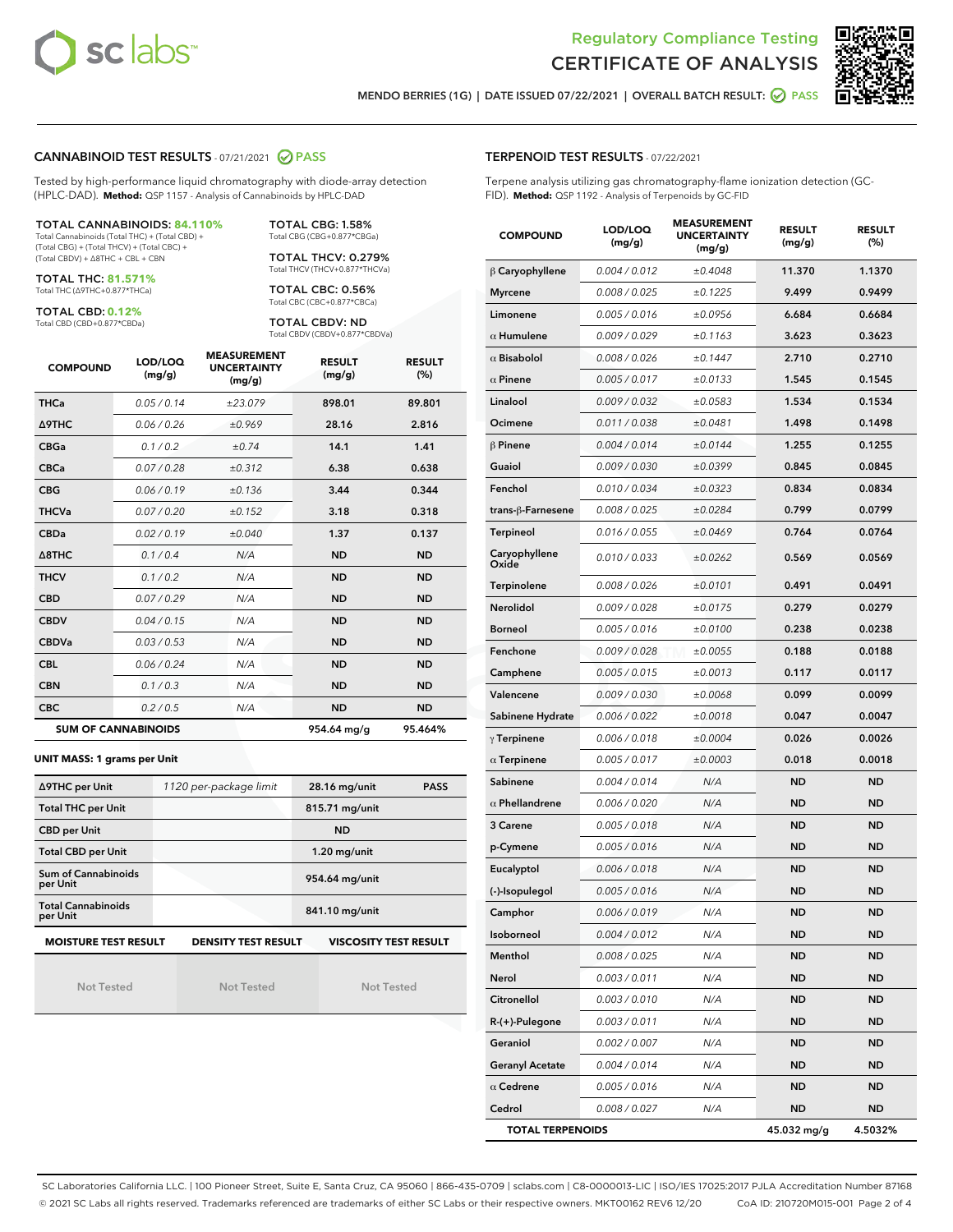



MENDO BERRIES (1G) | DATE ISSUED 07/22/2021 | OVERALL BATCH RESULT: ● PASS

# CATEGORY 1 PESTICIDE TEST RESULTS - 07/22/2021 2 PASS

Pesticide and plant growth regulator analysis utilizing high-performance liquid chromatography-mass spectrometry (HPLC-MS) or gas chromatography-mass spectrometry (GC-MS). \*GC-MS utilized where indicated. **Method:** QSP 1212 - Analysis of Pesticides and Mycotoxins by LC-MS or QSP 1213 - Analysis of Pesticides by GC-MS

| <b>COMPOUND</b>             | LOD/LOQ<br>$(\mu g/g)$ | <b>ACTION</b><br><b>LIMIT</b><br>$(\mu g/g)$ | <b>MEASUREMENT</b><br><b>UNCERTAINTY</b><br>$(\mu g/g)$ | <b>RESULT</b><br>$(\mu g/g)$ | <b>RESULT</b> |
|-----------------------------|------------------------|----------------------------------------------|---------------------------------------------------------|------------------------------|---------------|
| Aldicarb                    | 0.03 / 0.08            | $\geq$ LOD                                   | N/A                                                     | <b>ND</b>                    | <b>PASS</b>   |
| Carbofuran                  | 0.02/0.05              | $>$ LOD                                      | N/A                                                     | <b>ND</b>                    | <b>PASS</b>   |
| Chlordane*                  | 0.03 / 0.08            | $\ge$ LOD                                    | N/A                                                     | <b>ND</b>                    | <b>PASS</b>   |
| Chlorfenapyr*               | 0.03/0.10              | $>$ LOD                                      | N/A                                                     | <b>ND</b>                    | <b>PASS</b>   |
| Chlorpyrifos                | 0.02 / 0.06            | $\ge$ LOD                                    | N/A                                                     | <b>ND</b>                    | <b>PASS</b>   |
| Coumaphos                   | 0.02 / 0.07            | $\ge$ LOD                                    | N/A                                                     | <b>ND</b>                    | <b>PASS</b>   |
| Daminozide                  | 0.02 / 0.07            | $\ge$ LOD                                    | N/A                                                     | <b>ND</b>                    | <b>PASS</b>   |
| <b>DDVP</b><br>(Dichlorvos) | 0.03/0.09              | $\ge$ LOD                                    | N/A                                                     | <b>ND</b>                    | <b>PASS</b>   |
| Dimethoate                  | 0.03/0.08              | $>$ LOD                                      | N/A                                                     | <b>ND</b>                    | <b>PASS</b>   |
| Ethoprop(hos)               | 0.03/0.10              | $\ge$ LOD                                    | N/A                                                     | <b>ND</b>                    | <b>PASS</b>   |
| Etofenprox                  | 0.02 / 0.06            | $\ge$ LOD                                    | N/A                                                     | <b>ND</b>                    | <b>PASS</b>   |
| Fenoxycarb                  | 0.03 / 0.08            | $\ge$ LOD                                    | N/A                                                     | <b>ND</b>                    | <b>PASS</b>   |
| Fipronil                    | 0.03/0.08              | $>$ LOD                                      | N/A                                                     | <b>ND</b>                    | <b>PASS</b>   |
| Imazalil                    | 0.02 / 0.06            | $\ge$ LOD                                    | N/A                                                     | <b>ND</b>                    | <b>PASS</b>   |
| <b>Methiocarb</b>           | 0.02 / 0.07            | $\ge$ LOD                                    | N/A                                                     | <b>ND</b>                    | <b>PASS</b>   |
| Methyl<br>parathion         | 0.03/0.10              | $\ge$ LOD                                    | N/A                                                     | <b>ND</b>                    | <b>PASS</b>   |
| <b>Mevinphos</b>            | 0.03/0.09              | $>$ LOD                                      | N/A                                                     | <b>ND</b>                    | <b>PASS</b>   |
| Paclobutrazol               | 0.02 / 0.05            | $\ge$ LOD                                    | N/A                                                     | <b>ND</b>                    | <b>PASS</b>   |
| Propoxur                    | 0.03/0.09              | $\ge$ LOD                                    | N/A                                                     | <b>ND</b>                    | <b>PASS</b>   |
| Spiroxamine                 | 0.03 / 0.08            | $\ge$ LOD                                    | N/A                                                     | <b>ND</b>                    | <b>PASS</b>   |
| Thiacloprid                 | 0.03/0.10              | $\ge$ LOD                                    | N/A                                                     | <b>ND</b>                    | <b>PASS</b>   |

# CATEGORY 2 PESTICIDE TEST RESULTS - 07/22/2021 @ PASS

| <b>COMPOUND</b>          | LOD/LOQ<br>$(\mu g/g)$ | <b>ACTION</b><br>LIMIT<br>$(\mu g/g)$ | <b>MEASUREMENT</b><br><b>UNCERTAINTY</b><br>$(\mu g/g)$ | <b>RESULT</b><br>$(\mu g/g)$ | <b>RESULT</b> |  |
|--------------------------|------------------------|---------------------------------------|---------------------------------------------------------|------------------------------|---------------|--|
| Abamectin                | 0.03/0.10              | 0.1                                   | N/A                                                     | <b>ND</b>                    | <b>PASS</b>   |  |
| Acephate                 | 0.02/0.07              | 0.1                                   | N/A                                                     | <b>ND</b>                    | <b>PASS</b>   |  |
| Acequinocyl              | 0.02 / 0.07            | 0.1                                   | N/A                                                     | <b>ND</b>                    | <b>PASS</b>   |  |
| Acetamiprid              | 0.02/0.05              | 0.1                                   | N/A                                                     | <b>ND</b>                    | <b>PASS</b>   |  |
| Azoxystrobin             | 0.02/0.07              | 0.1                                   | N/A                                                     | <b>ND</b>                    | <b>PASS</b>   |  |
| <b>Bifenazate</b>        | 0.01/0.04              | 0.1                                   | N/A                                                     | <b>ND</b>                    | <b>PASS</b>   |  |
| <b>Bifenthrin</b>        | 0.02 / 0.05            | 3                                     | N/A                                                     | <b>ND</b>                    | <b>PASS</b>   |  |
| <b>Boscalid</b>          | 0.03/0.09              | 0.1                                   | N/A                                                     | <b>ND</b>                    | <b>PASS</b>   |  |
| Captan                   | 0.19/0.57              | 07                                    | N/A                                                     | <b>ND</b>                    | <b>PASS</b>   |  |
| Carbaryl                 | 0.02/0.06              | 0.5                                   | N/A                                                     | <b>ND</b>                    | <b>PASS</b>   |  |
| Chlorantranilip-<br>role | 0.04/0.12              | 10                                    | N/A                                                     | <b>ND</b>                    | <b>PASS</b>   |  |
| Clofentezine             | 0.03/0.09              | 0.1                                   | N/A                                                     | <b>ND</b>                    | <b>PASS</b>   |  |

# CATEGORY 2 PESTICIDE TEST RESULTS - 07/22/2021 continued

| <b>COMPOUND</b>               | LOD/LOQ<br>(µg/g) | <b>ACTION</b><br><b>LIMIT</b><br>$(\mu g/g)$ | <b>MEASUREMENT</b><br><b>UNCERTAINTY</b><br>$(\mu g/g)$ | <b>RESULT</b><br>(µg/g) | <b>RESULT</b> |
|-------------------------------|-------------------|----------------------------------------------|---------------------------------------------------------|-------------------------|---------------|
| Cyfluthrin                    | 0.12 / 0.38       | $\overline{c}$                               | N/A                                                     | <b>ND</b>               | <b>PASS</b>   |
| Cypermethrin                  | 0.11 / 0.32       | 1                                            | N/A                                                     | <b>ND</b>               | <b>PASS</b>   |
| Diazinon                      | 0.02 / 0.05       | 0.1                                          | N/A                                                     | <b>ND</b>               | <b>PASS</b>   |
| Dimethomorph                  | 0.03 / 0.09       | $\overline{2}$                               | N/A                                                     | <b>ND</b>               | <b>PASS</b>   |
| Etoxazole                     | 0.02 / 0.06       | 0.1                                          | N/A                                                     | <b>ND</b>               | <b>PASS</b>   |
| Fenhexamid                    | 0.03 / 0.09       | 0.1                                          | N/A                                                     | <b>ND</b>               | <b>PASS</b>   |
| Fenpyroximate                 | 0.02 / 0.06       | 0.1                                          | N/A                                                     | <b>ND</b>               | <b>PASS</b>   |
| <b>Flonicamid</b>             | 0.03 / 0.10       | 0.1                                          | N/A                                                     | <b>ND</b>               | <b>PASS</b>   |
| Fludioxonil                   | 0.03 / 0.10       | 0.1                                          | N/A                                                     | <b>ND</b>               | <b>PASS</b>   |
| Hexythiazox                   | 0.02 / 0.07       | 0.1                                          | N/A                                                     | <b>ND</b>               | <b>PASS</b>   |
| Imidacloprid                  | 0.04 / 0.11       | 5                                            | N/A                                                     | <b>ND</b>               | <b>PASS</b>   |
| Kresoxim-methyl               | 0.02 / 0.07       | 0.1                                          | N/A                                                     | <b>ND</b>               | <b>PASS</b>   |
| <b>Malathion</b>              | 0.03 / 0.09       | 0.5                                          | N/A                                                     | <b>ND</b>               | <b>PASS</b>   |
| Metalaxyl                     | 0.02 / 0.07       | $\overline{2}$                               | N/A                                                     | <b>ND</b>               | <b>PASS</b>   |
| Methomyl                      | 0.03 / 0.10       | $\mathbf{1}$                                 | N/A                                                     | <b>ND</b>               | <b>PASS</b>   |
| Myclobutanil                  | 0.03 / 0.09       | 0.1                                          | N/A                                                     | <b>ND</b>               | <b>PASS</b>   |
| Naled                         | 0.02 / 0.07       | 0.1                                          | N/A                                                     | <b>ND</b>               | <b>PASS</b>   |
| Oxamyl                        | 0.04 / 0.11       | 0.5                                          | N/A                                                     | <b>ND</b>               | <b>PASS</b>   |
| Pentachloronitro-<br>benzene* | 0.03 / 0.09       | 0.1                                          | N/A                                                     | <b>ND</b>               | <b>PASS</b>   |
| Permethrin                    | 0.04 / 0.12       | 0.5                                          | N/A                                                     | <b>ND</b>               | <b>PASS</b>   |
| Phosmet                       | 0.03 / 0.10       | 0.1                                          | N/A                                                     | <b>ND</b>               | <b>PASS</b>   |
| Piperonylbu-<br>toxide        | 0.02 / 0.07       | 3                                            | N/A                                                     | <b>ND</b>               | <b>PASS</b>   |
| Prallethrin                   | 0.03 / 0.08       | 0.1                                          | N/A                                                     | <b>ND</b>               | <b>PASS</b>   |
| Propiconazole                 | 0.02 / 0.07       | 0.1                                          | N/A                                                     | <b>ND</b>               | <b>PASS</b>   |
| Pyrethrins                    | 0.04 / 0.12       | 0.5                                          | N/A                                                     | <b>ND</b>               | <b>PASS</b>   |
| Pyridaben                     | 0.02 / 0.07       | 0.1                                          | N/A                                                     | <b>ND</b>               | <b>PASS</b>   |
| Spinetoram                    | 0.02 / 0.07       | 0.1                                          | N/A                                                     | <b>ND</b>               | <b>PASS</b>   |
| Spinosad                      | 0.02 / 0.07       | 0.1                                          | N/A                                                     | <b>ND</b>               | <b>PASS</b>   |
| Spiromesifen                  | 0.02 / 0.05       | 0.1                                          | N/A                                                     | <b>ND</b>               | <b>PASS</b>   |
| Spirotetramat                 | 0.02 / 0.06       | 0.1                                          | N/A                                                     | <b>ND</b>               | <b>PASS</b>   |
| Tebuconazole                  | 0.02 / 0.07       | 0.1                                          | N/A                                                     | <b>ND</b>               | <b>PASS</b>   |
| Thiamethoxam                  | 0.03 / 0.10       | 5                                            | N/A                                                     | <b>ND</b>               | <b>PASS</b>   |
| Trifloxystrobin               | 0.03 / 0.08       | 0.1                                          | N/A                                                     | <b>ND</b>               | <b>PASS</b>   |

SC Laboratories California LLC. | 100 Pioneer Street, Suite E, Santa Cruz, CA 95060 | 866-435-0709 | sclabs.com | C8-0000013-LIC | ISO/IES 17025:2017 PJLA Accreditation Number 87168 © 2021 SC Labs all rights reserved. Trademarks referenced are trademarks of either SC Labs or their respective owners. MKT00162 REV6 12/20 CoA ID: 210720M015-001 Page 3 of 4